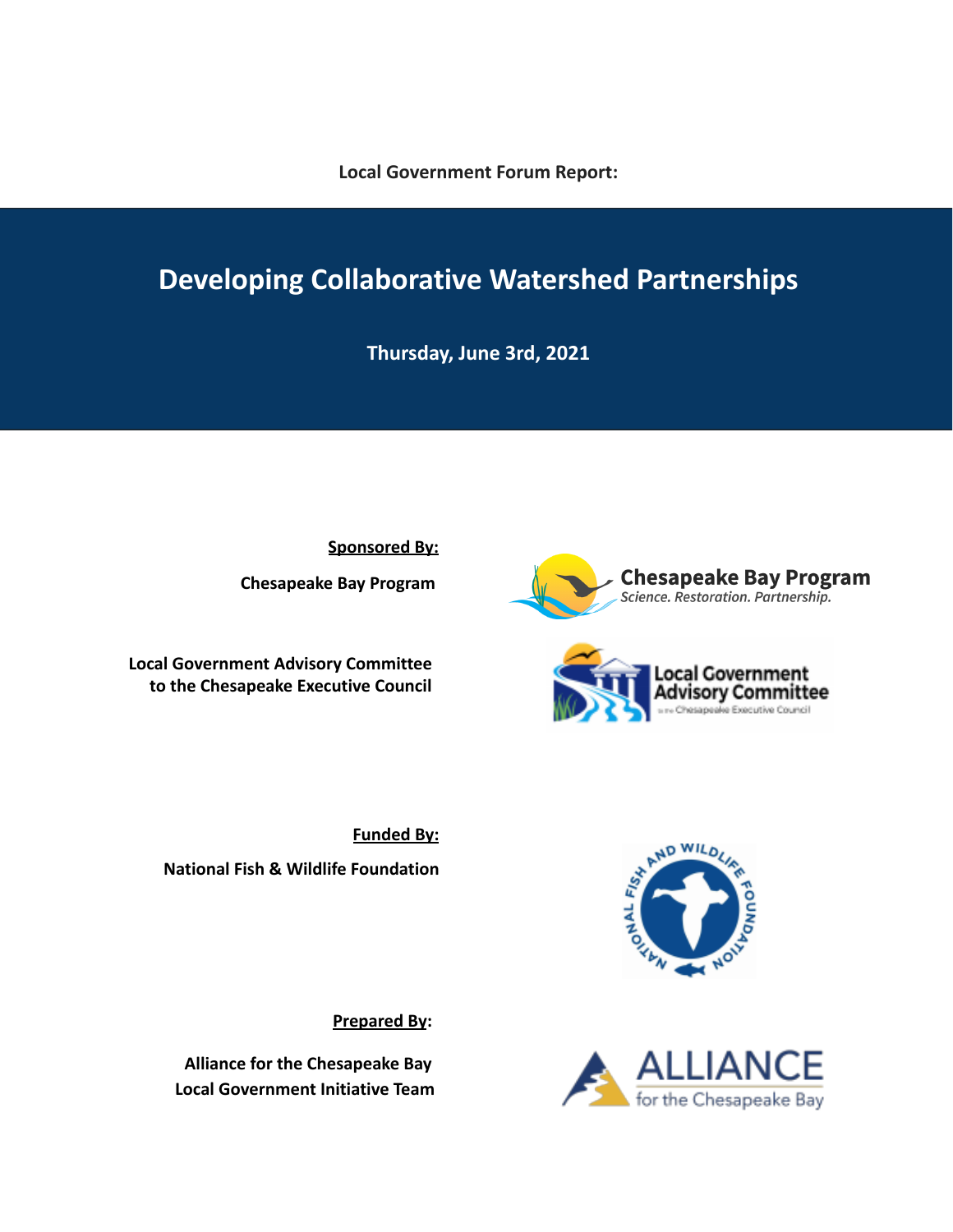# **TABLE OF CONTENTS**

| <b>FORUM OVERVIEW AND OBJECTIVES</b>                                      | 1              |
|---------------------------------------------------------------------------|----------------|
| Background                                                                | 1              |
| Increasing Coordination and Partnership to Build Problem-Solving Capacity | 1              |
| Pre-Forum Planning                                                        | 1              |
| <b>Obstacles &amp; Barriers</b>                                           | $\overline{2}$ |
| <b>FORUM PROCEEDINGS</b>                                                  | $\overline{2}$ |
| <b>Problem Statement</b>                                                  | $\overline{2}$ |
| Assumptions                                                               | $\overline{2}$ |
| <b>INNOVATIVE CASE STUDIES</b>                                            | 3              |
| Discovering What Others Have Done                                         | 3              |
| <b>LOCAL NEEDS IDENTIFICATION</b>                                         | 6              |
| Information Gathering and Survey Results                                  | 6              |
| <b>KEY RECOMMENDATIONS</b>                                                | 9              |
| <b>CONCLUSION</b>                                                         | 10             |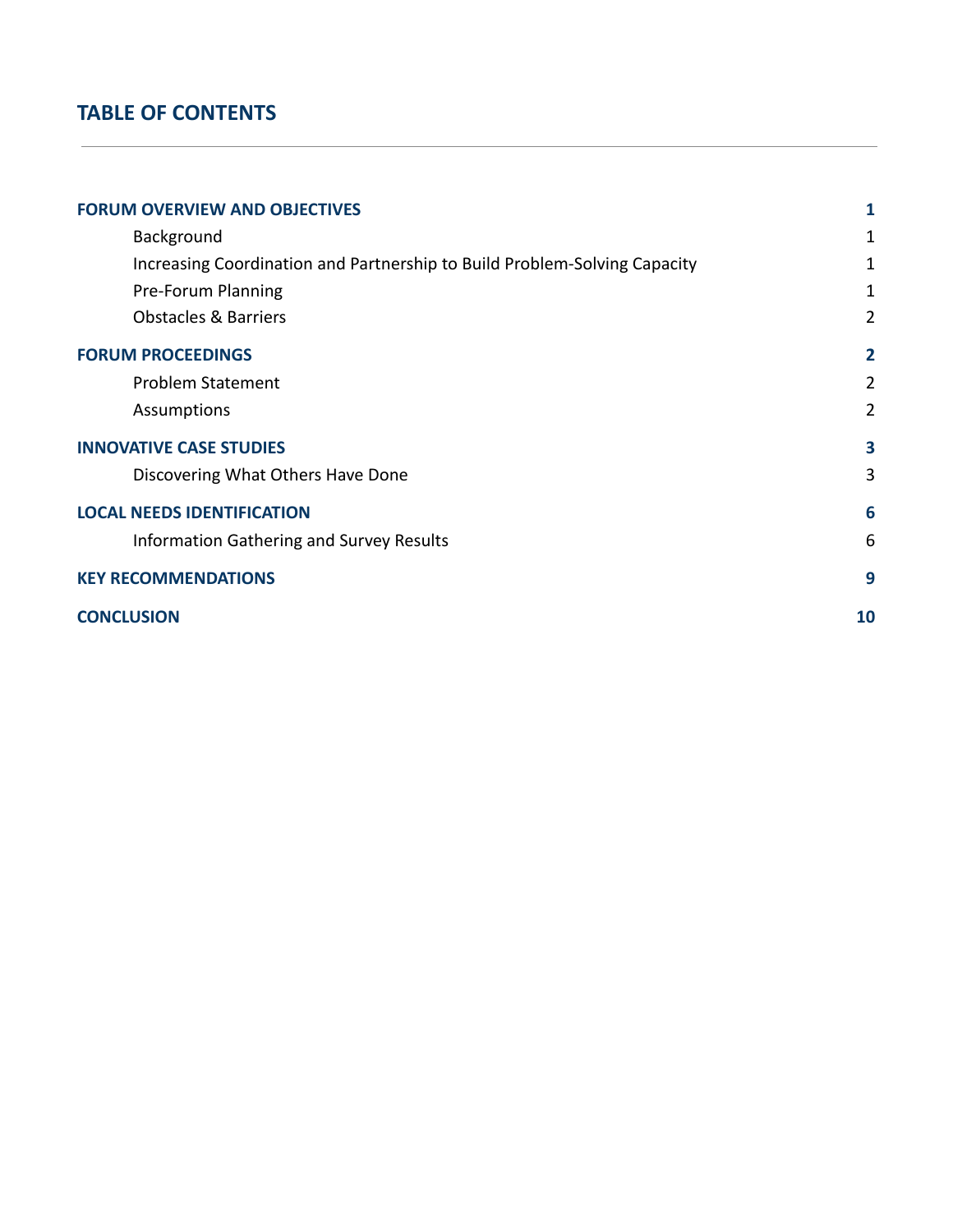### <span id="page-2-1"></span><span id="page-2-0"></span>*Background*

Social science frameworks, including ones that enhance collaboration, inform efforts towards successful implementation that reduces pollution and restores the Chesapeake Bay. The importance of humans and behavioral change is essential to the Bay's restoration and protection effort. Investments in social capital build the support and capacity necessary to increase our effectiveness, to learn and adapt as things change, and to build community resilience as future threats emerge.

The 2014 [Chesapeake](https://www.chesapeakebay.net/what/what_guides_us/watershed_agreement) Bay Watershed Agreement articulated specific social science related commitments in the vision, principles, goals, and outcomes. Specifically, in the Agreement Principles, it states "we commit to exploring using social science to better understand and measure how human behavior can drive natural resource use, management and decision-making." This language has inspired and stimulated significant interest within [Chesapeake](https://www.chesapeakebay.net/who/how_we_are_organized) Bay Program goal implementation teams, workgroups, and advisory committees to apply social science frameworks to our work.

### <span id="page-2-2"></span>*Increasing Coordination and Partnership to Build Problem-Solving Capacity*

The significance of increasing local governments' utilization of social science frameworks and tools that enhance collaboration, as explored through this Forum, are directly tied to the Bay Agreement strategy that aims to build social science capacity within the partnership and around the watershed. By addressing the complexities of influencing human behavior, these solutions will be more successful, effective, and long lasting. Funding organizations, like the National Fish and Wildlife [Foundation](https://www.nfwf.org/), have already incorporated funding strategies that advance collaborative work through its grant awards.

These recommendations identify innovative, varying, and unique community partnership opportunities and address barriers to local government-led or facilitated collaboratives that enhance and accelerate watershed restoration efforts.

# <span id="page-2-3"></span>*Pre-Forum Planning*

Extensive planning went into developing materials for the Forum that helped structure the discussion and input requested from participants. Local [Government](https://www.chesapeakebay.net/who/group/lgac) Advisory Committee (LGAC) staff enlisted a Forum Planning Team<sup>1</sup> to develop materials that included the problem statement, a set of guiding assumptions, program resources, and case study examples. A Backgrounder<sup>2</sup> detailing this information was distributed to Forum participants helping them to prepare and be aware of Forum expectations and scope to promote productive discussion and feedback. In addition to the Backgrounder, a survey was developed prior to the Forum to gain better insights into prioritizing and evaluating primary issues and concerns, and gauge interest in breakout discussions. The electronic survey was distributed to invited Forum participants, Chesapeake Bay Program staff and other pertinent stakeholders.

The Forum Planning Team held three, one and a half hour calls where their input was requested. Communication via email was used throughout the planning process to provide extensive input on materials and recommendations on who should be invited to attend to bring a comprehensive group of experts to the discussion. LGAC staff also held many individual phone conversations with members of the planning team who have led the development and implementation of collaborative case studies highlighted during the Forum.

 $1$  See Appendix A

<sup>2</sup> See Appendix B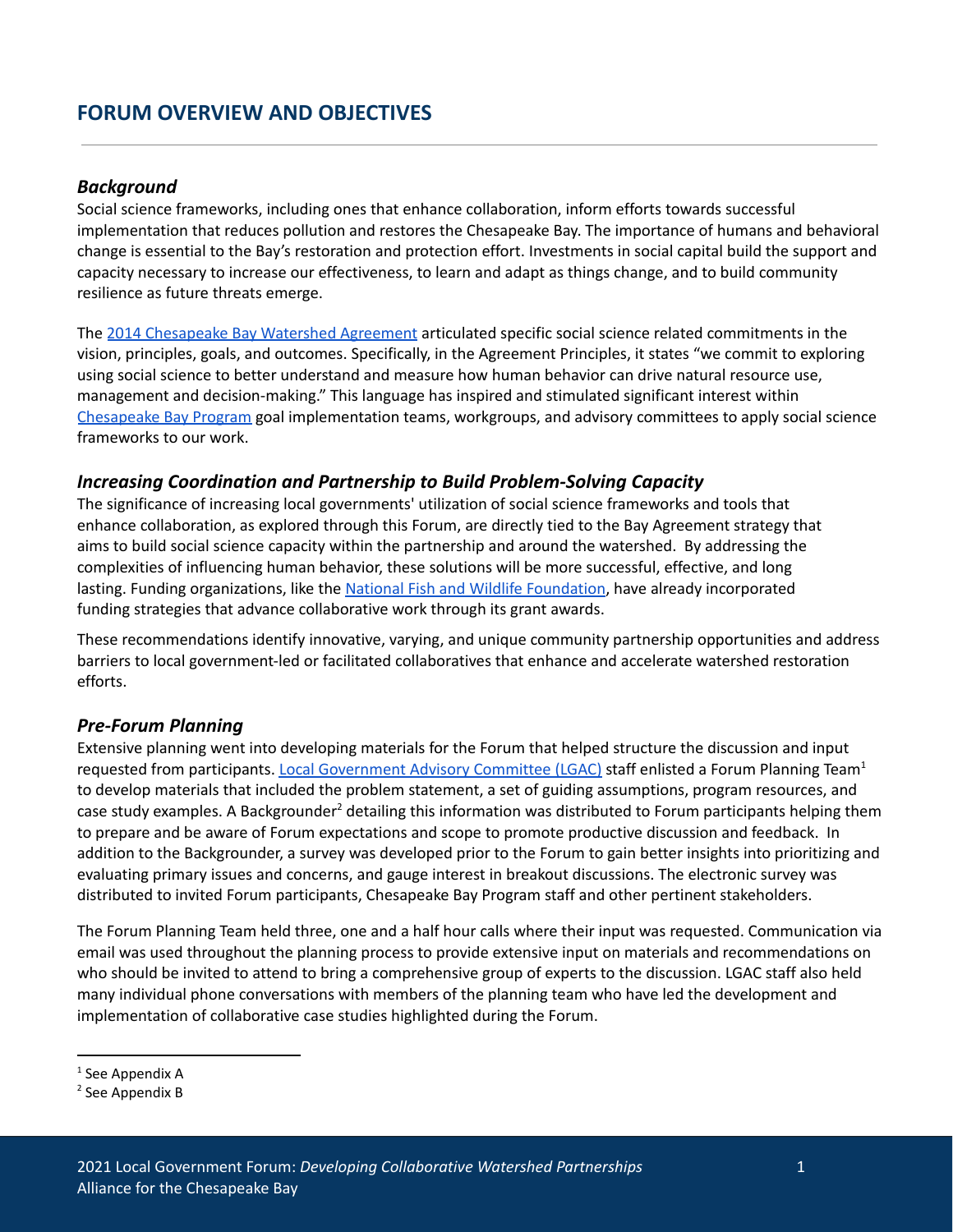# <span id="page-3-0"></span>*Obstacles & Barriers*

The seven barriers identified below by the Forum Planning Team through the survey and pre-Forum conversations are shown below. These barriers present obstacles for local governments and local partnerships to overcome. Developing recommendations to surmount these barriers are expected to result in additional collaborative partnership opportunities.

- ❖ Staff Capacity
- ❖ Technical Assistance and Resources
- ❖ Equitable Collaboration & Community Engagement
- ❖ Political Will
- ❖ Innovative Approaches
- ❖ Water Quality Mitigation and Restoration Funding
- ❖ Starting a Collaborative

# <span id="page-3-1"></span>**FORUM PROCEEDINGS**

### <span id="page-3-2"></span>*Problem Statement*

Forum participants reviewed the draft problem statement developed by the Forum Planning Team and provided input to refine it based on the wide range of identified local needs, existing programs, and resources. The problem statement is directed towards local government. The following is the agreed-upon problem statement:

*As communities face increasing challenges that exacerbate competing priorities, issues related to watershed health (habitat, stormwater, wastewater, and drinking water) heighten the need for local decision-makers to enhance capacity, funding, and coordination with federal, state, regional and local partners to enable collaborative approaches that foster support and action.*

The Forum Planning Team identified the key barriers to building local restoration-minded partnerships. From the identified barriers, the Team developed a set of assumptions to guide and focus the day, since this is a broad topic that involves many partners and varying local knowledge.

### <span id="page-3-3"></span>*Assumptions*

The following were our guiding set of assumptions:

- ❖ Regional partnerships and collaborations do occur and are effective.
- ❖ Creating a collaborative as part of the planning process may save time and funds and may help to reduce potential conflicts.
- ❖ Collaborative local government planning will result in a more efficient, actionable, robust, and comprehensive effort.
- ❖ Promoting effective communication, collaboration and cooperation for environmental planning and financing across the watershed will aid in these efforts.
- ❖ Local economies and budgets continue to be challenged now and in the foreseeable future.
- ❖ There is a tendency to focus on immediate mitigation needs, but longer-term green infrastructure/nature-based implementation requires a plan, energy, time, and funding.
- ❖ Changing the culture for this work is key, essentially having a plan ahead of seeking funding, and will result in building and developing the local constituents as a network of implementers.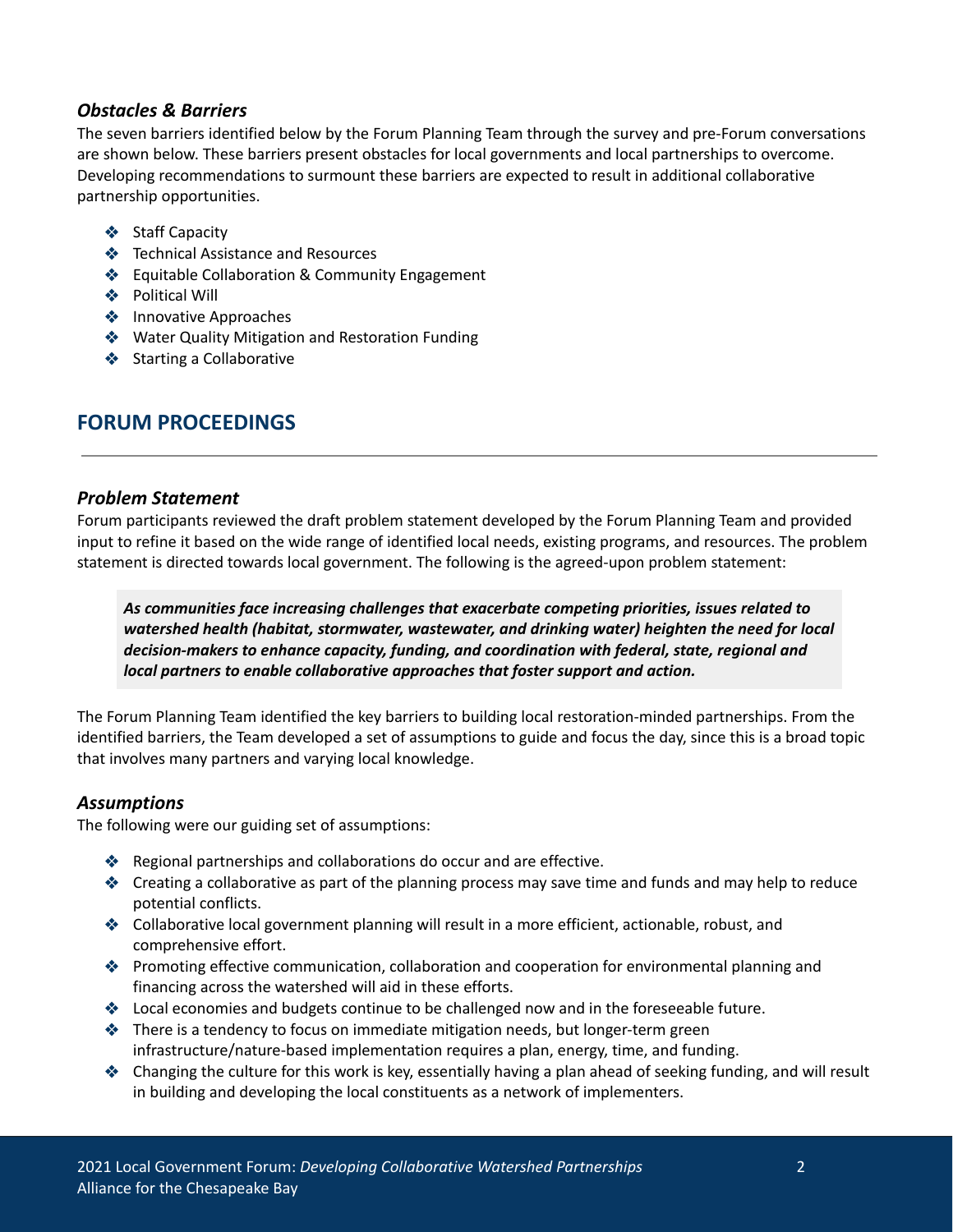- ❖ Successful and sustainable collaborative partnerships require more time to develop than a "project" and are founded on building trust and relationship with participants.
- ❖ Successful collaboratives share some attributes that are scalable from small, rural communities to larger, metropolitan ones, and unique needs for environmental health and resilience may vary from locality to locality.
- ❖ Pursuing projects that provide environmental adaptation and/or mitigation and also provide water quality, recreational, educational, and natural resource benefits are a priority for efficient use of limited resources and tying these multiple benefits together are important for leveraging and heightening local support.
- ❖ There are challenges with local capacity and adequate resources to address problems related to resilience.
- ❖ State policies and funding/technical assistance vary across the watershed. Frequently these policies and grant programs are not communicated well, so they may be unknown, or complicated to understand, so local governments are not willing to apply/or have the capacity to do so. Applications take time and ability.
- ❖ Partnerships are critical in helping many local governments to effectively address local watershed priorities by improving funding, capacity, coordination, and public support.
- ❖ Resources from the federal American Rescue Plan Act offer a unique opportunity to invest in infrastructure.

# <span id="page-4-0"></span>**INNOVATIVE CASE STUDIES**

### <span id="page-4-1"></span>*Discovering What Others Have Done*

Some organizations and communities have been very effective in developing collaboratives around the Chesapeake Bay watershed. The Forum Planning Team believed it was important to feature positive examples to inspire ideas, inform the dialogue, and set the foundation for our recommendations. The following case studies were highlighted at the Forum to show how the identified barriers were overcome across the Chesapeake Bay region.

### ❖ **Staff Capacity** *- Safe Drinking Water Conservation [Collaborative](https://www.safewatercollaborative.org/) – Eastern Panhandle, West Virginia*

The Safe Water Drinking Conservation Collaborative sprung out of a chemical spill in the Elk River in West Virginia. Source water protection planning became a requirement in West Virginia law beginning in 2014. West Virginia created the Safe Water for West Virginia Program which led to the collaborative being formed in 2018. The collaborative is a group of education community members, community leaders, and public policy makers who understand the links between protected lands and safe drinking water.

The collaborative seeks to build relationships, foster trust, develop shared outcomes and implement plans to conserve lands and enhance water quality. By working together collectively, staff capacity is increased by sharing the staff across both geographic and institutional barriers. Working together better requires dedication to the shared Vision and Mission, a high level of communication between collaborative members and a solid strategic plan with metrics to ascertain progress.

#### ❖ **Technical Assistance and Resources** *- Upper [Susquehanna](http://www.uppersusquehanna.org/usc/) Coalition – Pennsylvania and New York*

The Upper Susquehanna Coalition sits in New York and Pennsylvania at the headwaters of the Chesapeake Bay. Across a very large portion encompassing 7500 square miles of the upper Bay watershed, the coalition works on stream corridor rehabilitation, environmentally and economically sustainable agriculture and wetlands restoration. The coalition has three teams and works to build capacity to address nonpoint source water issues within identified focus areas.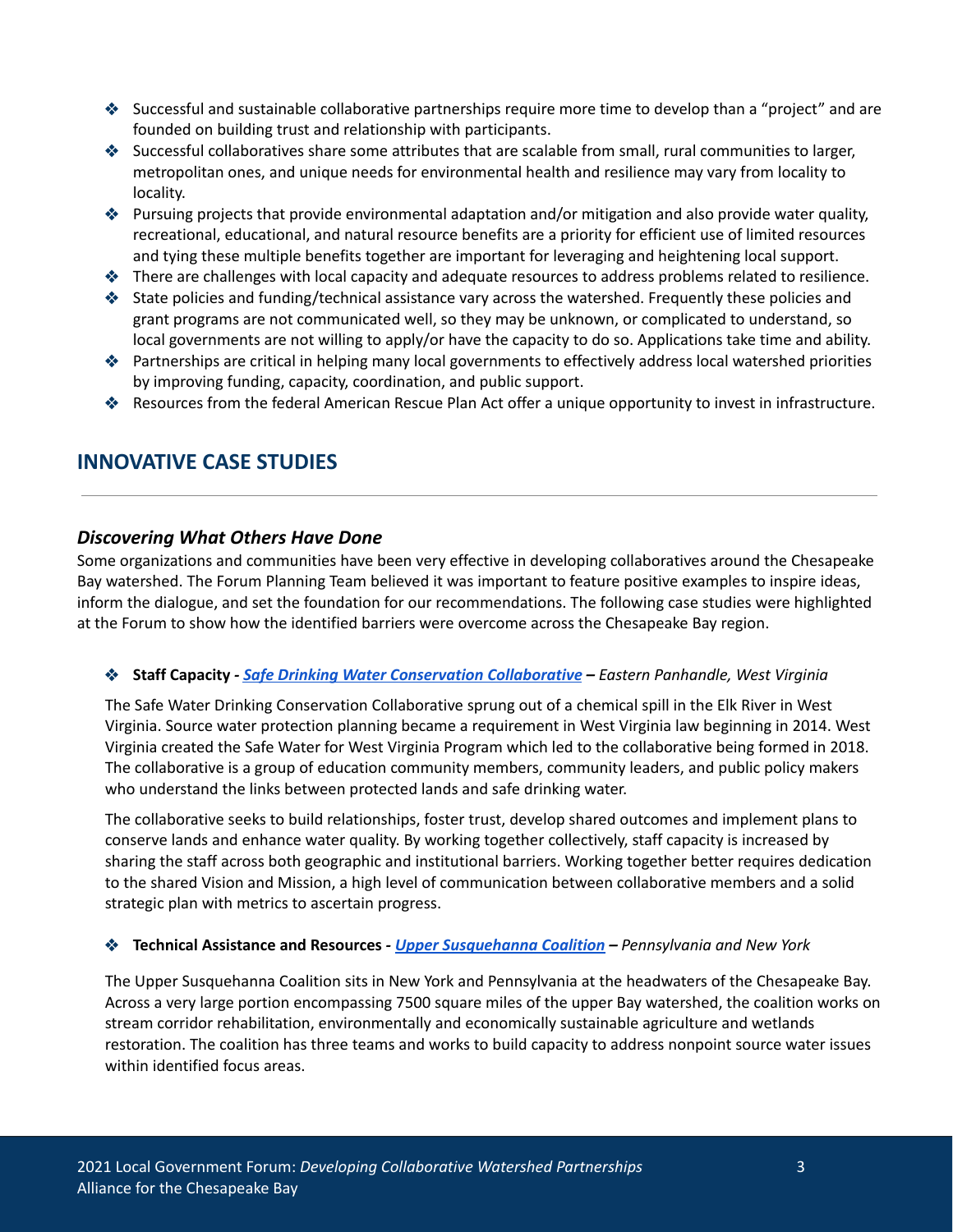Keys to success include strong partnerships, high-level coordination, great relationships among partners and work prioritization and delivery at a regional scale. Almost 50 partners contribute to the overall effort. The sharing of key resources, understanding where resource gaps are, and flexible funding options are fundamental to the collaborative's success. The primary partners are soil and water conservation districts who do not compete with regular district funding for this regional effort. An assortment of tools is utilized to achieve the desired goals.

### ❖ **Equitable Collaboration and Community Engagement** *- Walkable [Watersheds](https://www.walkablewatershed.com/) with the James River [Association](https://www.walkablewatershed.com/) – James River Watershed, Virginia*

The Walkable Watersheds program in the James River Watershed, Virginia contributes to the health and well-being of the community and integrates the "flow of water and people into a cohesive strategy." Key elements of the strategy include building a team, developing a shared understanding, developing solutions to the communities' issues, and implementing and maintaining momentum toward project success.

Some key messages learned through this effort are the longer time frames necessary to build the team, create the plan and implement the project. In this case, the project took nearly a decade from idea to finished project. Lessons learned include fully supporting local organizations through mentorship, connecting to community leaders, managing expectations, and engaging a network of landscape professionals to assist in project completion. Listening to the community is key to project success. Including community members on the planning and implementation aspects of the project ensures a more equitable and collaborative framework for walkable watersheds projects.

### ❖ **Political Will** *- The [Elizabeth](https://elizabethriver.org/) River Project – Hampton Roads, Virginia*

The essence of political will lies in the collective impact model of motivation, capacity, effective process, and evaluation. The Elizabeth River Project, in Hampton Roads, VA, has as its Mission to restore the river to the highest practical level of environmental quality through partnerships. The river itself is the motivating thread through this community. In the building of political will, it is clear trust and relationship building continues to be at the forefront of any collaborative work effort.

Effective process involves all the necessary stakeholders with the plan developed through significant input from stakeholders and the general public and focuses on the river's most pressing needs. Proper input takes time, energy, and consensus approaches to ensure the best outcomes are identified. Political will is obtained through community strength and resolve to accomplish the tasks at hand and must be continually worked on. Lastly, effective monitoring and evaluation are critical to project management and the important adaptive approaches necessary for project success. Challenges to project success are engaging diverse communities and expanding representation of people of color with direct engagement as the best tool to employ.

The Elizabeth River Project has a long history in this community and has gathered a significant list of lessons learned. All organizations involved in the on-the-ground natural resource restoration need to always work on building trust where stakeholders and partners are the most important asset. Co-developing a community plan is critical to project success. Furthermore, when restoration works yield success, always celebrate your accomplishments with the community while acknowledging any miscues and learnings. Lastly, careful, yet understandable monitoring of the results can alleviate some of the community questions and create an atmosphere of continued progress.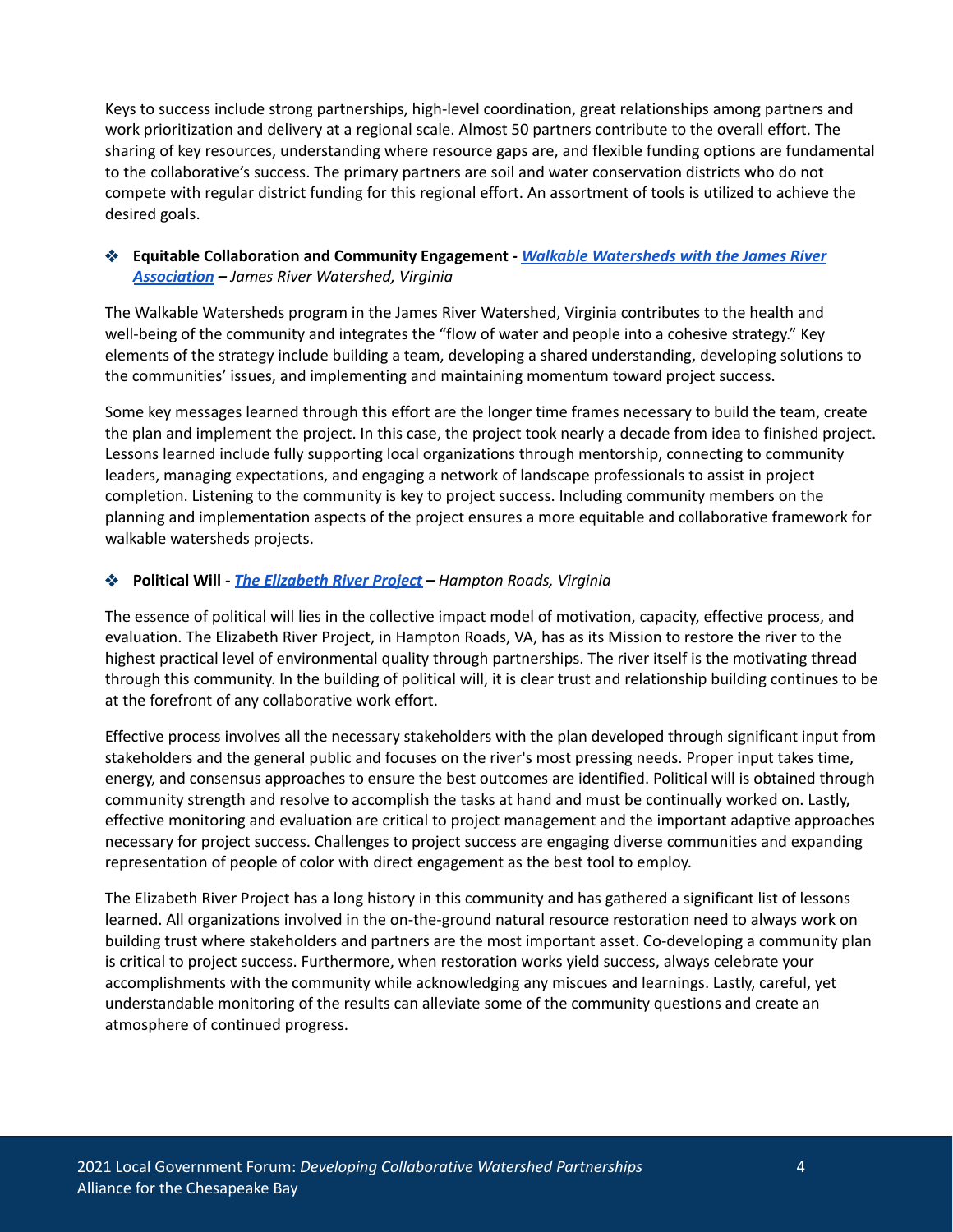#### ❖ **Innovative Approaches** *- Chiques Creek [Restoration](https://www.srbc.net/our-work/what-we-do/chiques-creek-restoration-initiative.html) Initiative – Lancaster County, Pennsylvania*

Chiques Creek represents one of the most innovative approaches to mandated water quality restoration in the Chesapeake Bay watershed. Its collaborative purpose is to develop local stakeholder momentum to voluntarily achieve sediment and nutrient load reductions in an impaired watershed. It received EPA approval to alter the normal Total Maximum Daily Load (TMDL) path to a voluntary approach based on work from local action teams and stakeholders and regional specialists from academia, government, the private sector and not for profits.

The top two challenges have been compliance with the MS4 program and the extensive nature of the impairment with over 200 linear stream miles under the TMDL. Messaging and language matters to stakeholders with differences within the watershed. Trust and commitment to the core goals are considered essential to success. Strong technical and regulatory guidance have contributed to better understanding of the Chiques Creek system.

### ❖ **Water Quality Mitigation and Restoration Funding** *- Shenandoah Valley Conservation [Collaborative](https://shenandoahalliance.org/project/shenandoah-valley-conservation-collaborative/) - Shenandoah Valley, Virginia*

The Shenandoah Valley Conservation Collaborative advances conservation outcomes through a partnership that coordinates expertise, identifies opportunities, and motivates action. The 15-member collaborative brought together under one umbrella land trusts, watershed groups, regional not for profits and agency partners working toward shared goals in water quality, agricultural vitality and protected rural landscapes. They have a shared interest in bringing success to all partners by using the collaborative as a strength to acquire additional funding and increase restoration activity.

Within the six Valley counties served by the collaborative, the top two challenges have been its ambitious goals and not quite attaining all the resources the collaborative needs to maintain a high level of restoration and conservation work. Clearly, increased funding for collaborative work is present but does require additional time and political capital. Again, increasing trust among partners, developing a formal structure and organizational backbone capable of administrative progress are essential elements for success.

### ❖ **Starting a Collaborative** *- The Healthy Waters [Roundtable](https://agnr.umd.edu/sites/agnr.umd.edu/files/files/documents/Hughes%20Center/Education%20and%20Outreach/final-healthy-waters-action-plan-12-7-121.pdf) – Eastern Shore, Maryland*

The Healthy Waters Roundtable started as a way to enhance the capacity of the Eastern Shore jurisdictions to achieve local healthy water goals. The Eastern Shore is composed of numerous rural communities all wanting to achieve clean water goals. Collaboration and more formal partnering were the most viable means to achieve these mutual goals. The collaborative began with convening local, elected staff, sharing their needs and adopting shared priorities for their communities. Workgroups were established that worked together to obtain funding and enhance programming. One important element for collaborative formation is the additional time it takes for start-up and overcoming the inertia inherent in bringing partners together, identifying common needs and developing shared goals.

A clear scope of work, developed jointly with the partners will add flexibility, reduce costs, streamline implementation, and grow staff capacity over time. In screening the various collaboratives and their start-up times, it is clear that it may take an additional 6- 12 months to overcome this initial inertia. However, it is also routine to attain faster implementation following the initial start-up time with reduced staff load and more project funding.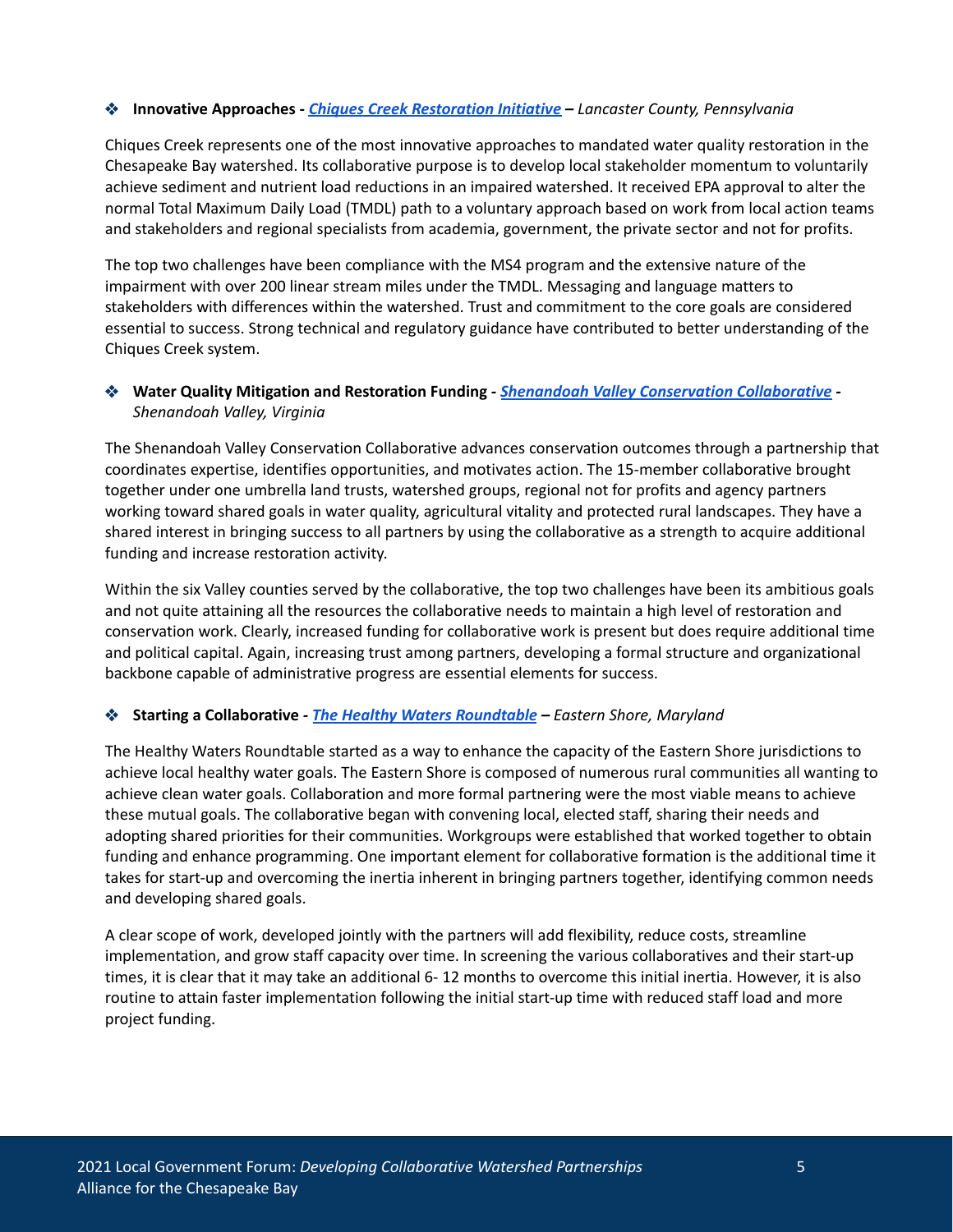# <span id="page-7-0"></span>**LOCAL NEEDS IDENTIFICATION**

### <span id="page-7-1"></span>*Information Gathering and Survey Results*

Based upon significant feedback collected from the Forum Planning Team as well as the results of an LGAC survey conducted prior to the Forum, local needs were categorized into the following seven topic areas directly related to the identified barriers shown above.

Using these topic areas as the core focus of the day's discussion, Forum attendees went into seven virtual breakout rooms with a designated facilitator who was a subject matter expert leading the conversation. A notetaker was present as well to document the conversation using a Google document with the virtual Zoom platform. The results of each breakout session are summarized below.

### **Staff Capacity**

The ability to maintain sufficient staff to accomplish the organization or collaborative's work is an essential success factor. Pooling the resources of all participating organizations is important particularly if different participating organizations have different specialties. Also, geographical limitations are an important benefit in sharing staff. The "circuit rider" model has proven effective in sharing and extending limited staff resources.

In addition, utilizing different staff for grants development and management is a critical function. The use of internships within collaboratives could be a useful tool for stretching staff resources. Greater coordination in organizations as one way to increase staff capacity was identified as an important element before or after collaboratives begin their work.

As collaborative work begins, conduct strategic planning or other work to identify areas of shared need. Using in-kind match within organizations can foster greater collaboration and maximize grant opportunities for staff resources. Not only staff but other resources such as equipment can build collaborative partnerships.

### **Technical Assistance and Resources**

Natural resources restoration work requires ample technical assistance and resources. Aligned with the staff capacity issue, technical assistance needs to be placed where it is most effective and flexible enough to move across different geographical work areas. Building this technical assistance capacity at the local level builds trust, cooperation, and credibility. Identifying the local needs in advance is a key stage in building collaborative work.

Collaborative efforts require purposeful approaches to acquire the necessary skill sets for various types of technical assistance. Part-time or voluntary positions could offer a start for technical assistance needs but may not offer long-term solutions. These part-time positions are hard to prioritize in normal funding cycles and may be easier to acquire through the grant process.

The circuit rider approach has had success through the years as one way to spread technical assistance resources over project or geographic areas. Short-term circuit rider appointments are not as useful as they do not allow for the long-term trust building and increased credibility. Strong leadership skills in communities is an essential element in fostering technical assistance resources by supporting and cultivating partnerships and bringing energy and passion to the work.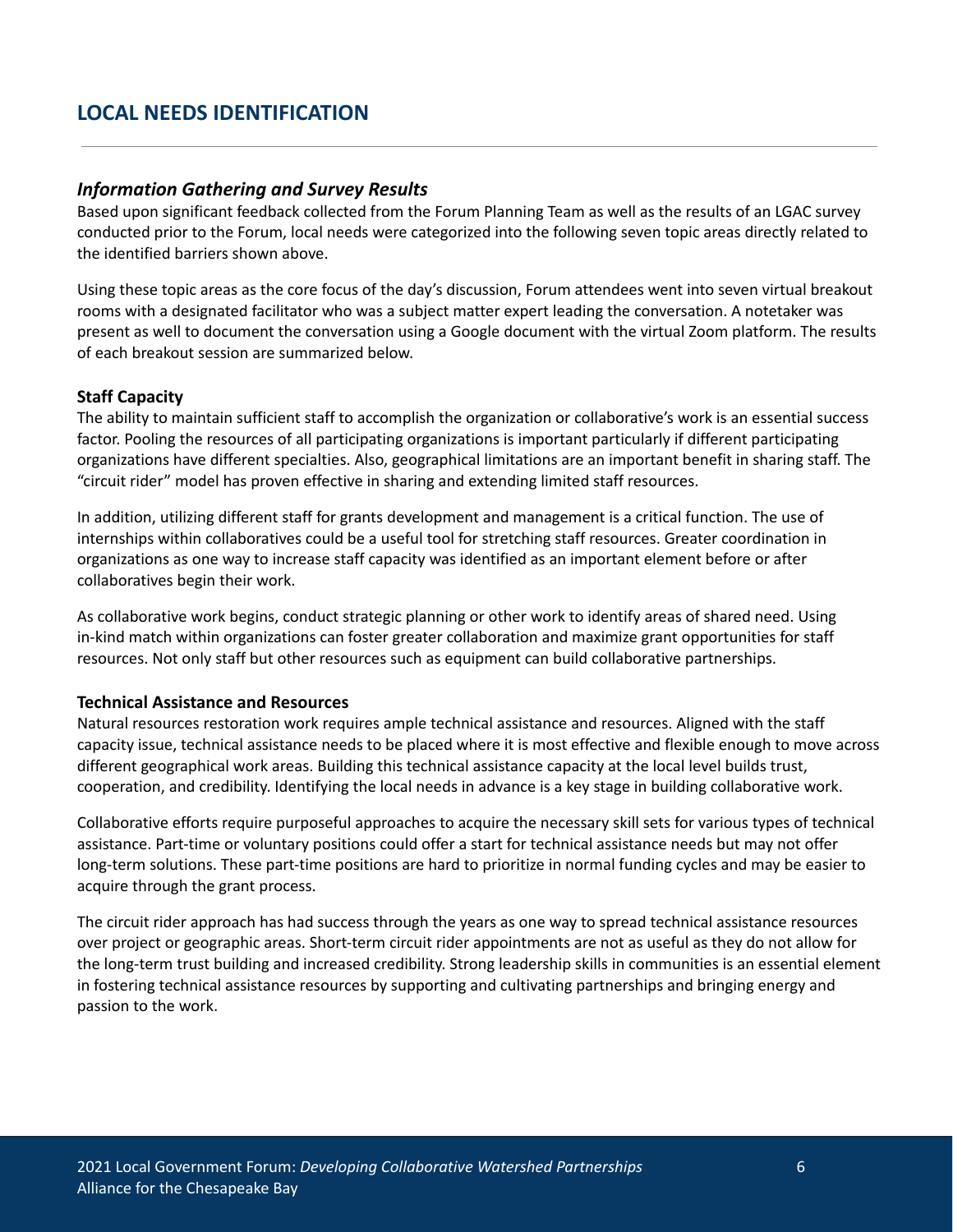## **Equitable Collaboration & Community Engagement**

The concept of equitable collaboration enforces meaningful engagement of all involved, including acknowledgement of resource, capacity, and funding limitations, to name a few, to reach the common goal of the partnership. The growing understanding of the importance of equitable collaboration and full community engagement as a part of natural resources restoration is an important evolution in local planning work. All communities need to have restoration work completed and collaborative equity efforts and local community buy-in are success factors for this work. These success factors are important first steps to gaining the necessary trust between communities.

There are a number of challenges to ensuring an appropriate level of equitable collaborative work. Demographics such as primary language, rural-urban interfaces, and historically under-resourced or red-lined areas, to name a few, are important in overcoming the barriers and challenges to equitably engage all communities. Often, community block grant funding is an option for funding environmental projects.

Building success through short-term project work is often a stimulus for further restoration work activity. Working through already existing community partnerships and/or developing existing collaboratives in an inclusive manner is a way to further engage communities historically uninvolved in environmental work. The opportunity to participate in leadership and partnership training in communities would be an important step to moving forward for restoration work. Utilizing the business community as a partner is an excellent way to better engage communities.

### **Political Will**

The concept of building political will for environmental restoration work has historically been a lower priority for many localities, particularly if there is not a regulatory driver or some other pressing need. Furthermore, elected officials are constrained for time and must usually learn the issue first then strive to do something about it. Grassroots efforts can build trust and credibility but sometimes take longer than the elected official is in office.

Educating local officials is an important step in obtaining their involvement and support. Holding focus groups or symposiums for elected officials is one way to educate and inform. There are key differences between urban and rural areas as related to restoration work and ways to accomplish it. Larger cities and towns may have MS4 and be required to do restoration work. The willingness and ability to understand and believe in the science of any issue is critical to each locality's response.

Collaborative work in rural areas where geography is a limiting factor may be easier than in densely urban areas where funding may be more accessible. Additionally, rural areas are typically more traditional, have less staff and technical capacity, more dispersed land use such as forests and less incentive to conduct environmental work. Consistent messaging in any community builds political will, trust, and credibility. Use of the media in constructive ways to build identity and relationships is one method to build political will.

### **Innovative Approaches**

Utilizing innovative approaches to increase on-the-ground restoration depends on a number of factors including past local relationships and trust-building and work toward shared values in communities and localities. Jurisdictions vary on how they approach issues including environmental restoration and a one size fits all approach does not typically yield success.

The required funding typically resides above the locality level within the state or federal government. Localities can first begin establishing solid, working relationships in advance of the on-the-ground implementation efforts. Localities or municipalities of similar size should see similar environmental issues and want to solve problems collectively versus individually. Innovative approaches also include partnering with not for profits and localities when appropriate to do so. Innovative approaches should be considered an opportunity rather than a barrier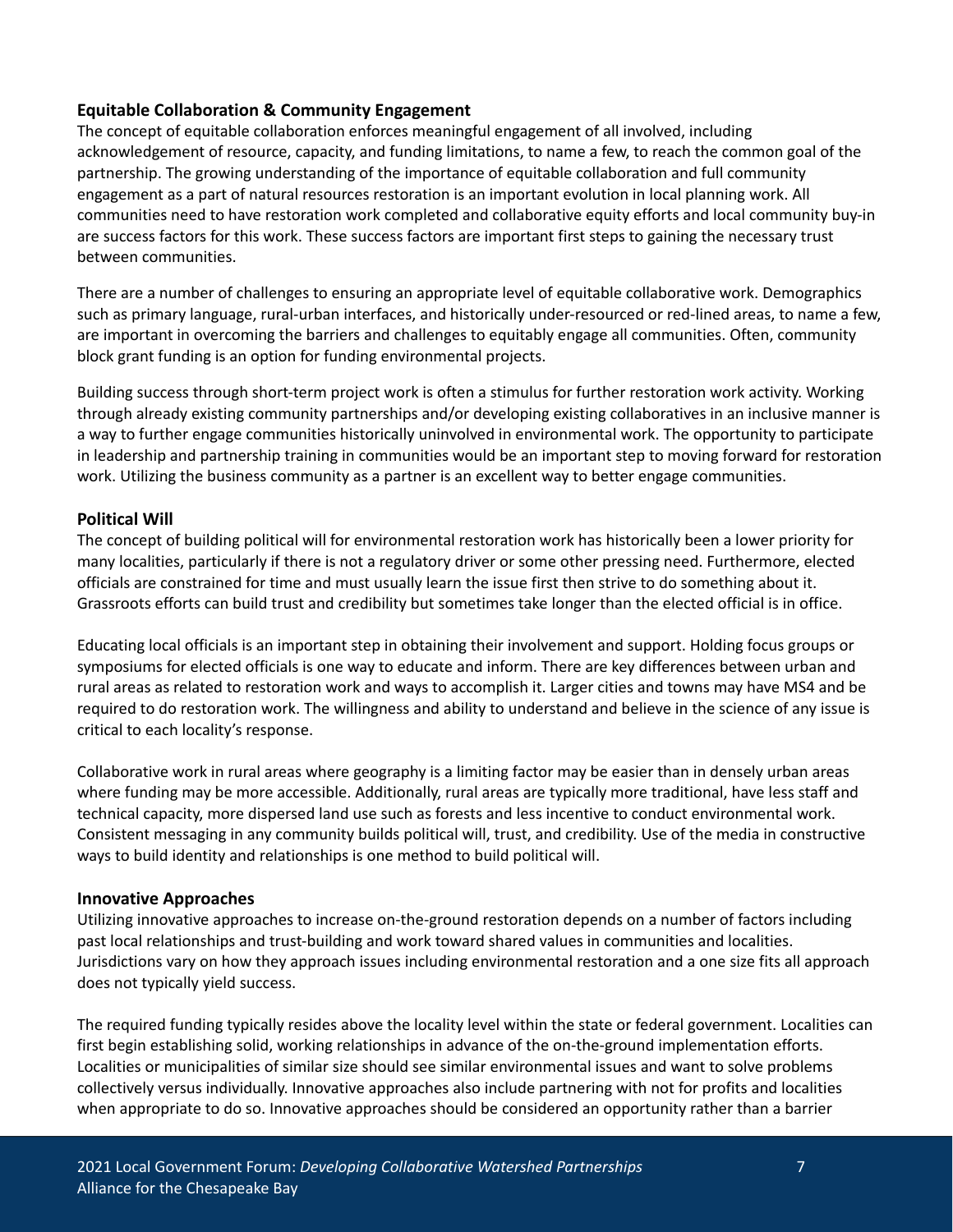The Multiple Storm Sewer System (MS4) structure offers an ideal structure for innovative thinking on environmental issues. MS4 localities can partner with non-MS4 localities to utilize MS4 requirements to achieve credits. Furthermore, linking the business community with environmental restoration work is an innovative way to achieve restoration progress. Keeping the message local boosts the success of many environmental projects. One example is the concept of a stormwater fee where the funding can be matched by other funding entities. The city of Salisbury, Maryland is currently going through that adoption process.

Innovative approaches require a renewed focus on communications where the local voice is trusted. Local ballot initiatives can be helpful in eliciting these types of approaches through participatory governing. Lastly, the idea of shared capacity and public/private partnerships are key to adopting innovative community approaches.

### **Water Quality Mitigation and Restoration Funding**

Collaborative approaches work well in the arena of on-the-ground mitigation work and funding. Many funding organizations are moving toward a collaborative funding model to increase restoration opportunity and impact. In many communities, if we engage with partners, share in-kind and other resources such as equipment, project success can be achieved. As small successes lead to bigger ones, more partners join, and more success becomes probable.

One excellent example is the James River Riparian Buffer project. The James River is a large river system extending from western Virginia to the Chesapeake Bay. The project was divided into three regions based on the geography and need present. Forest buffers were needed in the west to oyster restoration needed adjacent to the Bay. Partners were invited for this project based on their expertise, staff capacity and overall project need.

The stronger an organization can present and attain collaborative approaches through leadership, trust-building and relationships, the more funding opportunities are present. Increasing project capacity through shared cost, shared technical expertise and shared administrative cost can build project success. Simplification of the process can bring benefits for all in working together better.

### **Needed Startup Time**

Collaborative work often requires more time to overcome project inertia than engaging problems singularly as one organization. If relationships are not already established between entities, then time is required to build the necessary trust to move forward collectively. Overcoming any past failures in working with partners can lengthen the time further.

Initially, the identification of common needs is a requisite factor to engage potential partners with. Frequently, the hesitancy to jump into a project is based on the unknowns of time and funding commitments, balancing costs with benefits, and the short duration most elected officials spend in office. As typical with most collaborative work, the building of relationships and trust are key to overcoming project inertia and start-up time needs. Some ways to overcome the barriers include communicating the needs in a compelling, convincing way using science and data, creating a welcoming environment with elected officials to initiate the conversation and relationship-building, and having the "right" people at the table.

One other key element to getting past the inertia is the idea of organizational scope and scale. Inviting not only individuals but organizations is important to ensure a complete picture. This multi-level involvement brings different ideas to the initial conversation and allows common expectations and desired outcomes to be pursued. There may be a longer-term role in education and awareness building unanticipated at the beginning of the project work development.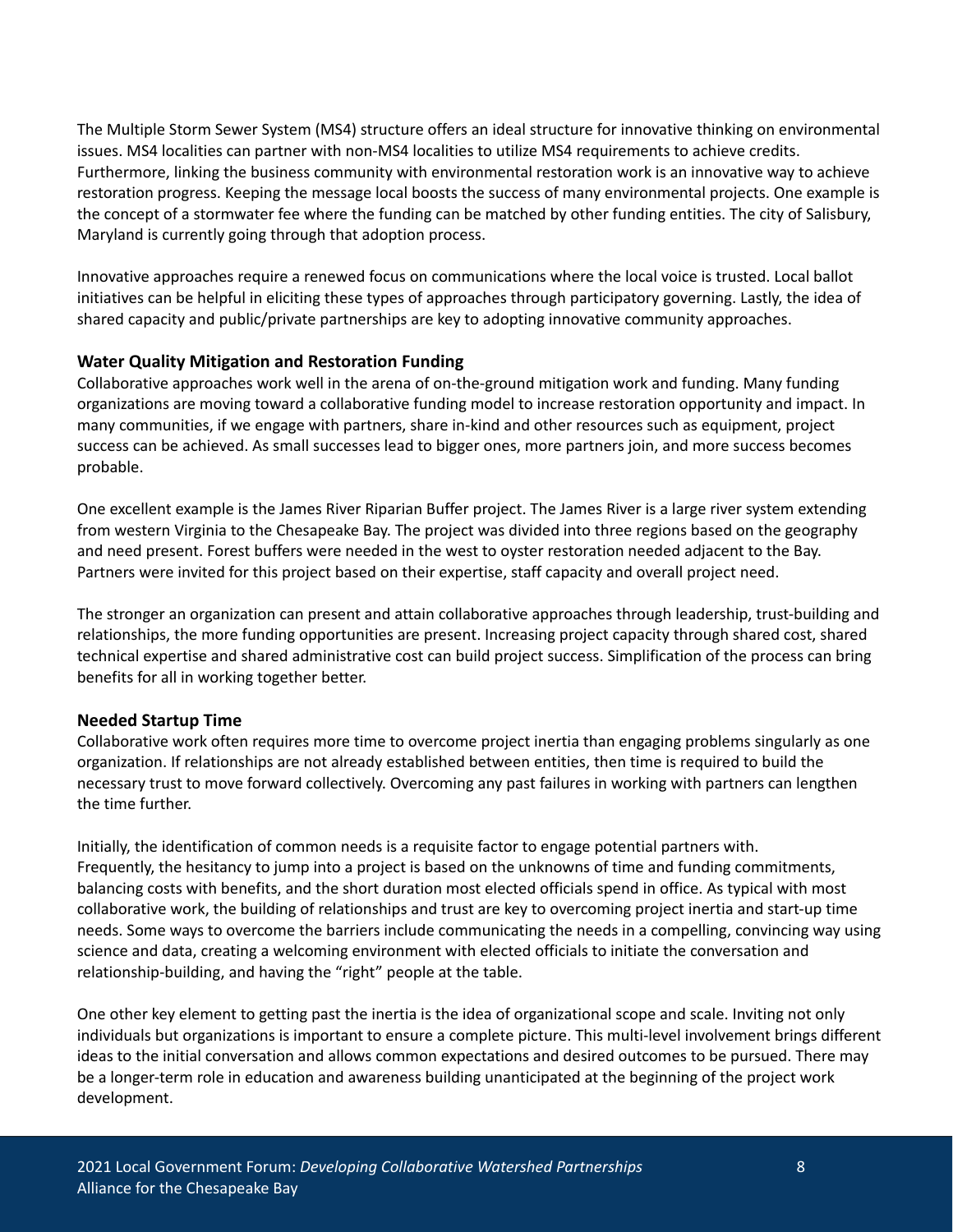# <span id="page-10-0"></span>**KEY RECOMMENDATIONS**

The following six recommendations came from the Forum participants through the moderator-led small group work. LGAC recommends the following:

**1.** *Increase funding support and identify new and additional revenue streams and other incentives for forming collaboratives and increasing restoration project work.*

Funding both project implementation work and staff support continue to be at the top of many localities' resource needs. Funding organizations like NFWF, have already transitioned their funding allocations to a more collaborative-based approach as using collaboratives have proven to yield more successful and sustainable results. Identifying new or re-directed revenue streams can help with funding collaborative planning and implementation efforts. Increasing funding opportunities to meet Bay restoration goals is a critical aspect of our collective work. Concepts such as working with local leaders to consider ballot initiatives and working more regionally can address these critical funding needs.

### **2.** *Utilize regional entities such as planning district commissions as planning frameworks to increase local/community stakeholder involvement and further collaborative restoration work*.

Regional planning organizations can serve to facilitate collaborative formation. These organizations are prepared to bring constituencies together to develop joint needs and identify common ground, and can take the burden of that planning element off localities and allow for focus on collaborative, on-the-ground implementation activity. In addition, regional planning organizations know the localities well enough to both identify possible collaborators and where the community and restoration needs may be greatest.

**3.** *Utilize the American Rescue Plan and subsequent federal recovery and funding to plan for increased collaboration and project implementation at the local level.*

Unprecedented federal funding opportunities may provide opportunities for localities to conduct restoration and infrastructure work. It is also important to step back and consider how collaboratives and partnering can increase the quality and quantity of work completed to restore the Chesapeake Bay and its tributaries. Working together from the beginning of project work could identify more and better opportunities to utilize the increased funding. Additionally, federal and state agencies could play a significant role as partners in the identification and distribution of this federal funding.

### **4.** *Increase engagement between local governments and local and regional not for profits to find joint areas of need and identify opportunities to share resources.*

Localities, both urban and rural, struggle to identify partners with common needs. For rural localities, geography and distance can thwart the ability for collaboration. Local or regional not for profit environmental organizations can provide, at minimum, a sounding board to hear ideas but also can serve as a full partner for project work. For example, in the city of Annapolis, MD, the Back Creek Nature Park has partnered with the local Riverkeepers to keep a community area clean for residents. A continued effort is being made to secure additional partners and the